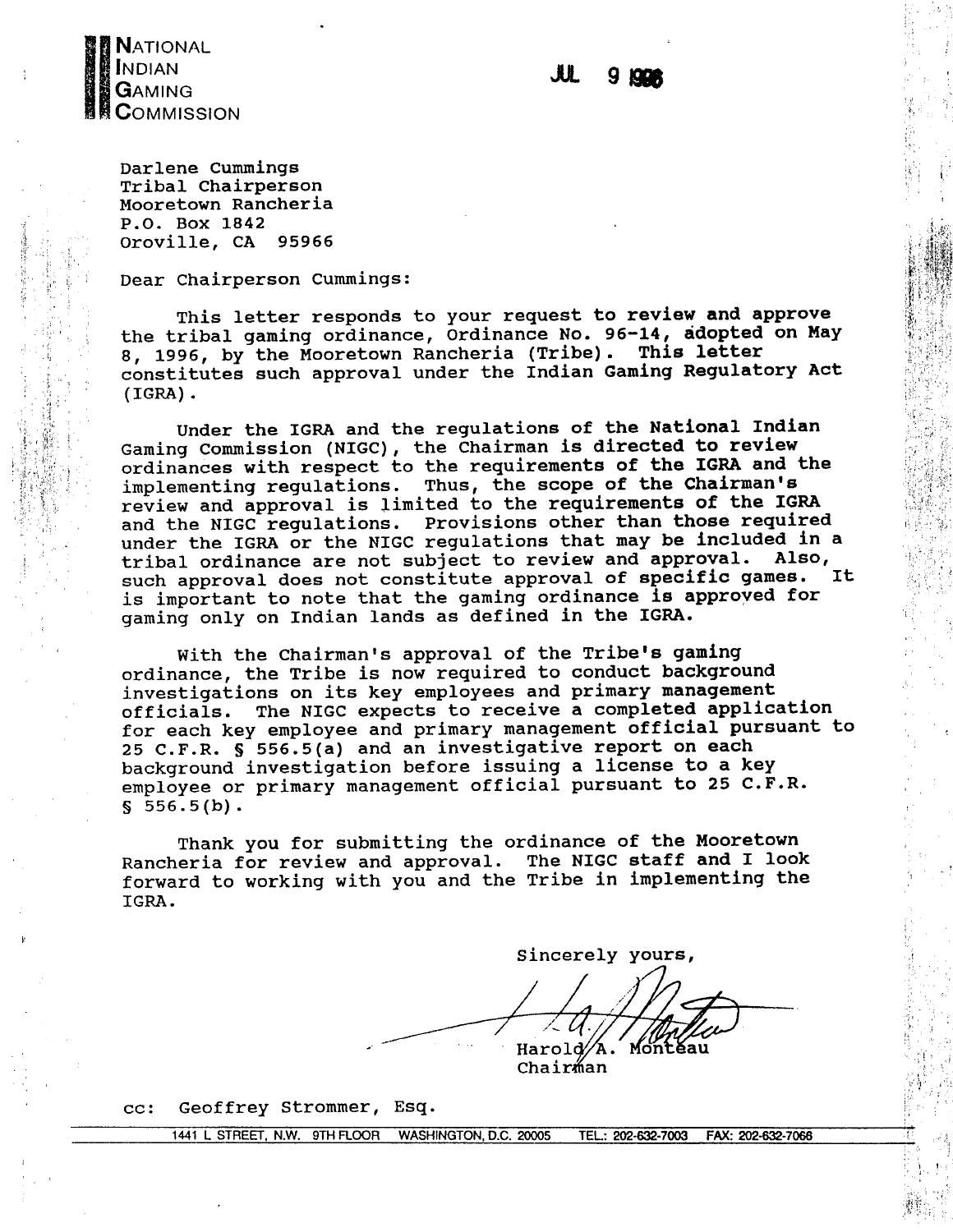

**Mooretown Rancheria** 

**P.O. Box 1842 2165 Myers Street Oroville, CA 95966 (916) 533-3625 Fax (916) 533-3680**

# **GAMING ORDINANCE NO. 96-14**

## **96-14-1 PURPOSE**

**The Council of the Mooretown Rancheria (Council), empowered by the constitution and bylaws of the Mooretown Rancheria (Rancheria), hereby enacts this Ordinance to govern class II and, subject to the establishment of <sup>a</sup> compact with the State of California, class III gaming operations on Tribal lands.**

### **96-14-2 GAMING AUTHORIZED**

**Class II and class III gaming, subject to the establishment of <sup>a</sup> compact with the State of California, as defined in the Indian Gaming Regulatory Act, P.L. 100-447, 25 U.S.C. §~ 2703(7) (A) and 2702(8) (IGRA) and by the regulations promulgated by the National Indian Gaming Commission at 25 C.F.R. § 502.3 (as published in the Federal Register at 57 FR 12382-12393, April 9, 1992 or any subsequent amendments thereto) is hereby authorized.**

#### **96-14-3 OWNERSHIP OF GAMING**

**The Rancheria shall have the sole propriety interest in and responsibility for the conduct of any gaming operation authorized by this Ordinance.**

#### **96-14-4 USE OF GAMING REVENUE**

**a. The Council reserves the right to adopt or impose <sup>a</sup> uniform and comprehensive system of revenue distribution and taxation relating to gaming, provided such system is adopted in compliance with the IGRA.**

**b. Except as may be authorized by actions taken pursuant to such reservation, net revenues from gaming shall be used only for the following purposes: to fund Tribal government operations and programs; to provide for the general welfare of the Rancheria and its members; to promote Tribal economic development; to donate to charitable organizations; or to help fund operations of local government agencies.**

**c. If the Council elects to make per capita payments to Tribal members, it shall authorize such payments only upon approval of <sup>a</sup> plan submitted to the Secretary of the Interior under 25 U.S.C. § 2710(b)(3) and such rules as may be promulgated by the Council and/or the Secretary under lawful authority.**

**"t**he Conçow - Maidu"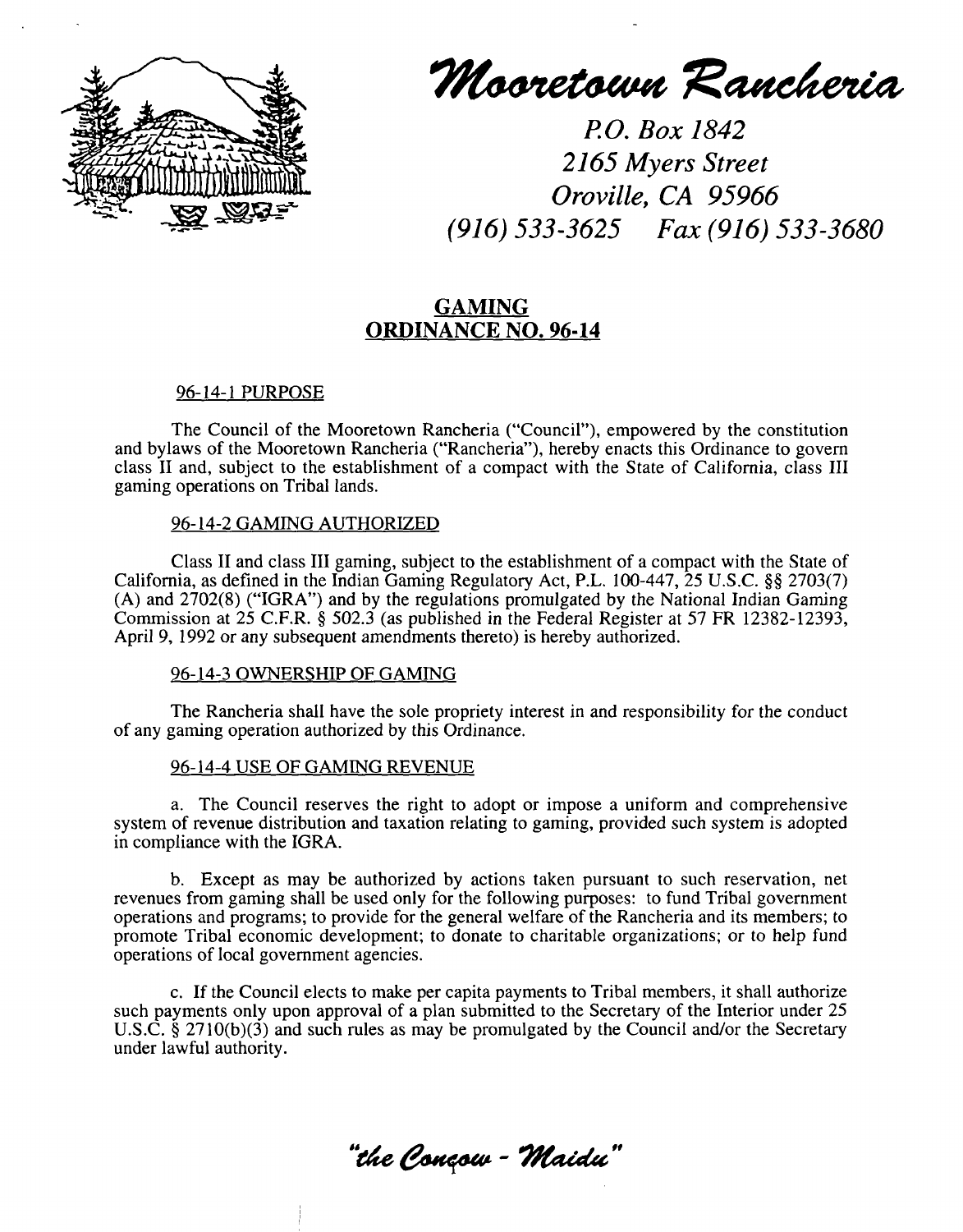### **96-14-5 AUDIT**

**a. The Council shall cause to be conducted annually an independent audit of gaming operations and shall submit the resulting audit reports to the National Indian Gaming Commission as may be required by law.**

**b. All gaming related contracts that result in the purchase of supplies, services, or concessions in excess of \$25,000.00 annually, except contracts for professional legal and accounting services, shall be specifically included within the scope of the audit.**

#### **96-14-6 ENVIRONMENT AND PUBLIC HEALTH AND SAFETY**

**All Tribal gaming facilities shall be constructed, maintained and operated in a manner that adequately protects the environment and the public health and safety.**

# **96-14-7 LICENSES FOR KEY EMPLOYEES AND PRIMARY MANAGEMENT OFFICIALS**

**The Council will perform background investigations of and issue licenses to key employees and primary management officials according to the requirements of 25 C.F.R. §~ 556 and 558. The Council shall ensure that the policies and procedures set out in the following sections are implemented with respect to key employees and primary management officials employed at any gaming enterprise operated on Mooretown Rancheria Tribal lands.**

#### **96-14-8 DEFINiTIONS**

**For the purposes of this section the following definitions apply:**

**a. Key employee means any person who performs one or more of the following functions:**

- **(1) Bingo caller;**
- **(2) Counting room supervisor;**
- **(3) Chief of Security;**
- **(4) Custodian of gaming supplies or cash;**
- **(5) Floor manager;**
- **(6) Pit boss;**
- **(7) Dealer;**
- **(8) Croupier;**
- **(9) Approver of credit; or**

**(10) Custodian of gambling devices, including persons with access to cash and accounting records within such devices;**

- **(11) If not otherwise included above, any other person whose total cash compensation is in excess of \$50,000 per year; or**
- **(12) If not otherwise included above, the four most highly compensated persons in the gaming operation.**

# **b. Primary Management Official means any person who:**

**(1) Has management responsibility for <sup>a</sup> management contract;**

**(2) Has authority to hire and fire employees or to set up working policy for the gaming operation; or**

**(3) Has financial management responsibility; for example, the chief financial officer.**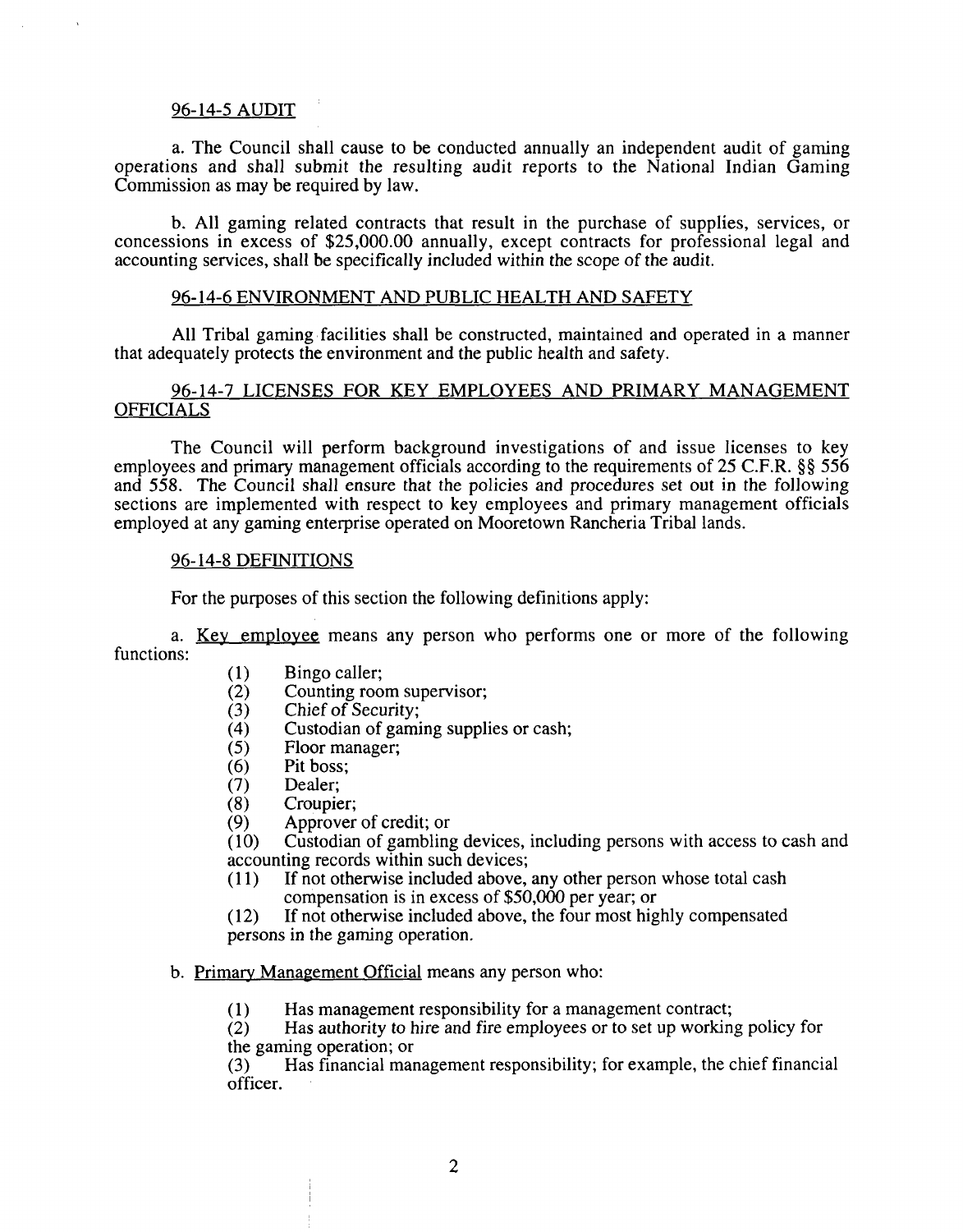#### **96-14-9 APPLIC~ ~ON NOTICE**

**The following notices shall be placed on the application form for <sup>a</sup> key employee or <sup>a</sup> primary management official before that form is filled out by the applicant:**

> **(1) In compliance with the Privacy Act of 1974, the following information is provided: Solicitation of the information on this form is authorized by 25 U.S.C. §~ 2701 et seq. The purpose of the requested information is to determine the eligibility of individuals to be employed in <sup>a</sup> gaming operation. The information will be used by National Indian Gaming Commission members and staff who have need for the information in the performance of their official duties. The information may be disclosed to appropriate Federal, Tribal, State, local, or foreign law enforcement and regulatory agencies when relevant to civil, criminal or regulatory investigations or prosecutions or when pursuant to <sup>a</sup> requirement by <sup>a</sup> Tribe or the National Indian Gaming Commission in connection with the hiring or firing of an employee, the issuance or revocation of <sup>a</sup> gaming license, or investigations of activities while associated with <sup>a</sup> Tribe or <sup>a</sup> gaming operation. Failure to consent to the disclosure indicated in this notice will result in a Tribes being unable to hire you in a primary management official or key employee position. The disclosure of your Social Security Number (SSN) is voluntary. However, failure to supply <sup>a</sup> SSN may result in errors in processing your application.**

> **(2) A false statement on any part of your application may be grounds for not hiring you, or for firing you after you begin work. Also, you may be punished by fine or imprisonment (U.S. Code, title 18, section 1001).**

**b. TheCouncil shall notify, in writing, existing key employees and primary management officials that they shall:**

> **(1) Complete <sup>a</sup> new application form that contains <sup>a</sup> Privacy Act notice pursuant to subsection (a) (1) of this section; or**

> **(2) Sign <sup>a</sup> statement that contains the Privacy Act notice and censent to the routing uses described in that notice.**

**and also that they shall;**

 $\mathbf{i}$ 

**(3) Complete <sup>a</sup> new application form that contains <sup>a</sup> notice regarding false statements pursuant to subsection (a) (2) of this section; or**

**(4) Sign <sup>a</sup> statement that contains the notice regarding false statements.**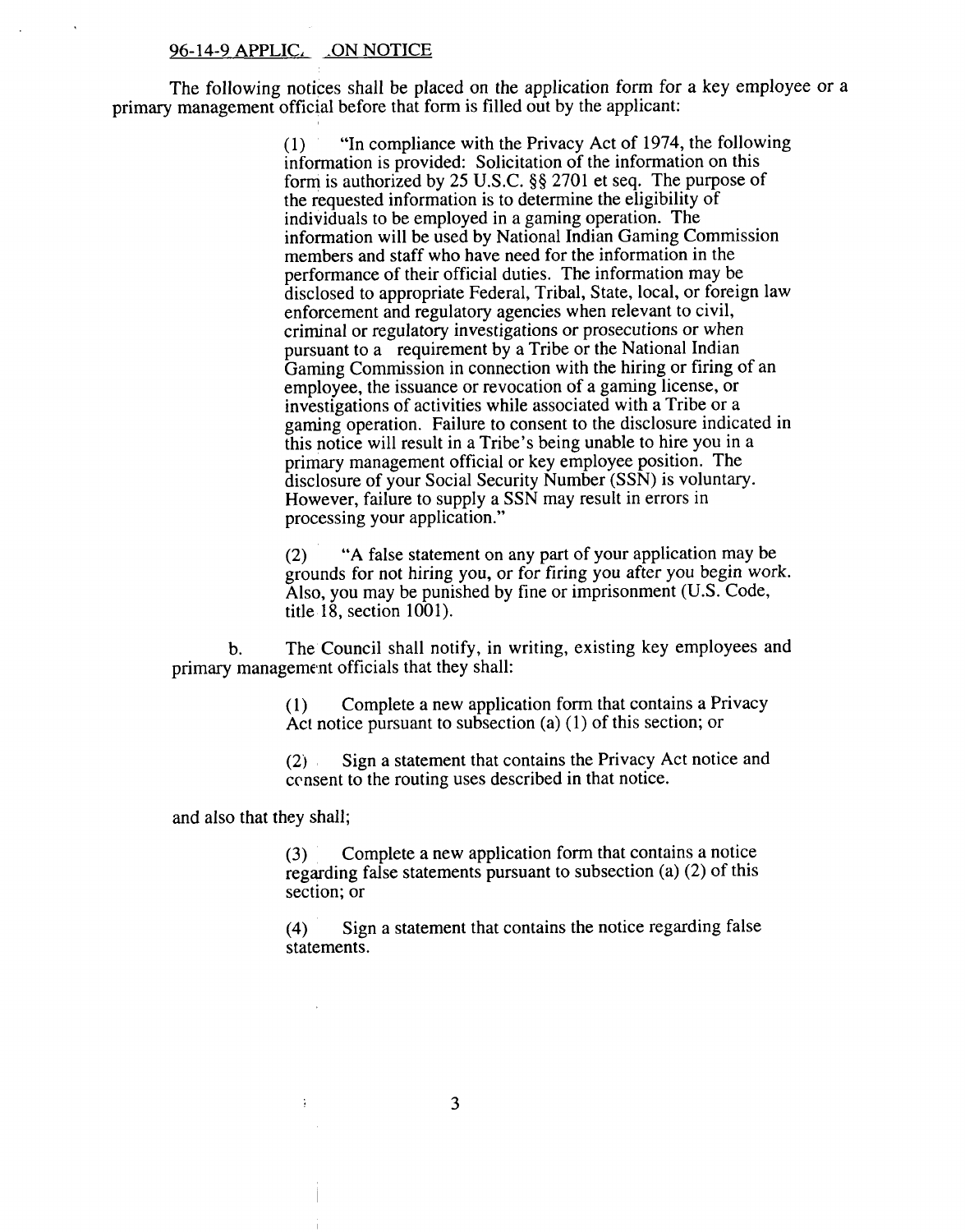# **96-14-10 BACKGROUND INVESTIGATIONS**

**a. In addition to any applicable provisions in any compact with the state of California, the Council shall conduct <sup>a</sup> background investigation for each primary management official and for each key employee. The Council shall request from each primary management official and from each key employee all of the following information:**

> **(1) Full name, other names used (oral or written), social security number(s), birth date, place of birth, citizenship, gender, all languages (spoken or written);**

**(2) Currently and for the previous <sup>5</sup> years: business and employment positions held, ownership interests in those businesses, business and residence addresses and drivers license numbers;**

**(3) The names and current addresses of at least three personal references, including one personal reference who was acquainted with the applicant during each period of residence listed under paragraph (2) of this section;**

**(4) Current business and residence telephone numbers;**

**(5) A description of any existing and previous business relationships with Indian Tribes, including ownership interests in those businesses;**

**(6) A description of any existing and previous business relationships with the gaming industry generally, including ownership interest in those businesses;**

**(7) The name and address of any licensing or regulatory agency with which the person has filed an application for <sup>a</sup> license or permit related to gaming, whether or not such license or permit was granted;**

**(8) For each felony for which there is an ongoing prosecution or a convection, the charge, the name and address of the court involved, and the date and disposition if any;**

**(9) For each misdemeanor conviction or ongoing misdemeanor prosecution (excluding minor traffic violations), within 10 years of the date of the application, the name and address of the court involved and the date and disposition, if any;**

**(10) For each criminal charge (excluding minor traffic charges), whether or not there is <sup>a</sup> conviction, if such criminal charge is within 10 years of the date of the application and is not otherwise listed pursuant to paragraph (8) or (9) of this section, the criminal charge, the name and address of the court involved and the date and disposition, if any;**

**(11) The name and address of any licensing or regulatory agency with which the person has filed an application for an occupational license or permit, whether or not such license or permit was granted;**

**(12) A current photograph;**

**(13) Any other information the Council deems relevant; and**

**(14) Fingerprints consistent with procedures adopted by the Council according to 25 C.F.R. § 522.2(h).**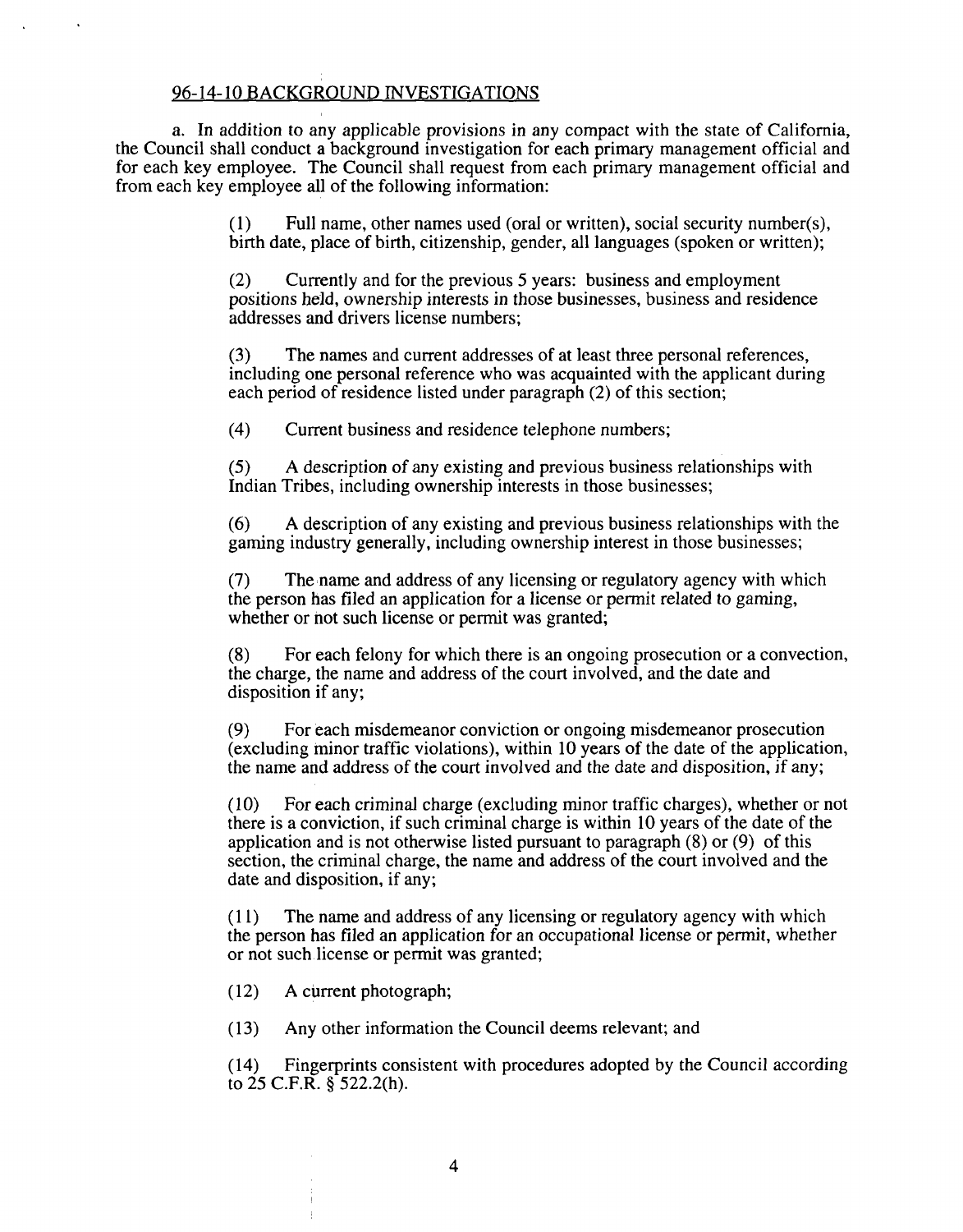**b. The Council shall conduct an investigation sufficient to make <sup>a</sup> determination under 96-14-11 below. In conducting <sup>a</sup> background investigation, the Council or its agents shall promise to keep confidential the identity of each person interviewed in the course of the investigation.**

**c. If the National Indian Gaming Commission has received an investigative report concerning an individual who another Tribe wishes to employ as <sup>a</sup> key employee or primary management official and if the Council has access to the investigative materials held by the first Tribe, the Council may update the investigation and update the investigative report under section 96-14-13 below.**

## **96-14-11 ELIGIBILITY DETERMINATION**

**The** Council shall review a person's prior activities, criminal record, if any, reputation, **habits and associations to determine the eligibility of <sup>a</sup> key employee or primary management official for employment in a gaming operation. If the Council, in applying the standards of this ordinance, determines that employment of the person poses <sup>a</sup> threat to the public interest or to the effective regulation of gaming, or creates or enhances dangers of unsuitable, unfair, or illegal practices, methods and activities in the conduct of gaming, <sup>a</sup> management contractor or Tribal gaming operation shall not employ that person in a key employee or primary management official position. In conducting this investigation, or any other activity such as fingerprinting, the Council is authorized to employ the services of any federal or state law enforcement agency and is directed to check, or have the investigation check, the criminal history records of the Federal Bureau of Investigation.**

# **96-14-12 PROCEDURES FOR FORWARDING APPLICATIONS TO THE NATIONAL INDIAN GAMING COMMISSION**

**a. When <sup>a</sup> key employee or primary management official begins work at <sup>a</sup> gaming operation of the Rancheria, the Council shall forward to the National Indian Gaming Commission <sup>a</sup> completed application for employment which contains the notices and information contained in sections 96-14-9 and 96-14-10 above, and shall conduct the background investigation and make the eligibility determination for employment, or for continued employment, in a gaming operation as referred to in section 96-14-11.**

**b. Upon completing the background investigation and the determination of eligibility for employment, or for continued employment, in a gaming operation, the Council shall forward the report referenced in section 96-14-13 to the National Indian Gaming Commission within 60 days after an employee begins work or within 60 days of the approval of this Ordinance by the Chairman of the National Indian Gaming Commission.**

**c. The gaming operation shall not employ as <sup>a</sup> key employee or primary management official an individual who does not have <sup>a</sup> gaming license within 90 days of the approval of this Ordinance by the Chairman of the National Indian Gaming Commission.**

**d. During <sup>a</sup> thirty (30) day period beginning when the National Indian Gaming Commission receives an investigative report from the Council, the Chairman of the National Indian Council concerning <sup>a</sup> key employee or <sup>a</sup> primary management official who is the subject of the investigative report. Such <sup>a</sup> request shall suspend the 30-day period until the Chairman of the National Indian Gaming Commission receives the information requested.**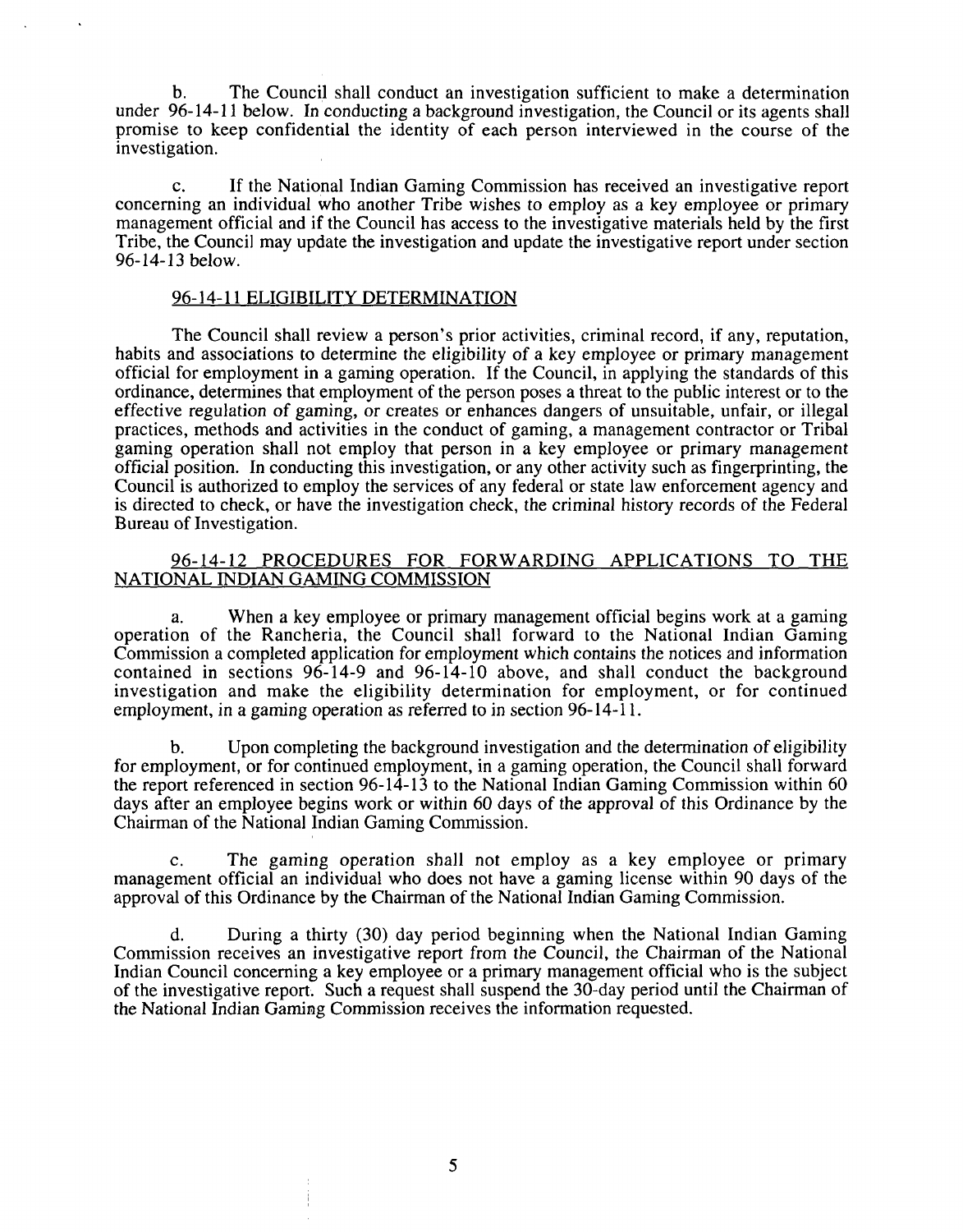# **96-14-13 REPORTTO THE NATIONAL INDIAN GAMING COMMISSION**

**a. Pursuant to the procedures set out in section 96- 14-12, when the Council employs <sup>a</sup> primary management official or <sup>a</sup> key employee, the Council shall forward to the National Indian Gaming Commission <sup>a</sup> completed application containing the information listed in 25 C.F.R. § 556.4 (a) (1) - (13).**

**b. Before issuing <sup>a</sup> license to <sup>a</sup> primary management official or to <sup>a</sup> key employee, the Council shall forward to the National Indian Gaming Commission an investigative report on each background investigation conducted. An investigative report shall include all of the following:**

- **(1) Steps taken in conducting a background investigation;**
- **(2) Results obtained;**
- **(3) Conclusions reached; and**
- **(4) The bases for those conclusions.**

**c. The Council shall submit with the report <sup>a</sup> copy of the eligibility determination made pursuant to section 96-14-11 above.**

**d. If the Council does not license an applicant, the Council:**

**(1) Shall notify the National Indian Gaming Commission; and**

**(2) May forward copies of its eligibility determination and investigative report (if any) to the National Indian Gaming Commission for inclusion in the Indian Gaming Individuals Records System.**

**e. With respect to key employees and primary management officials, the Council shall retain applications for employment and reports (if any) of background investigations for inspection by the Chairman of the National Indian Gaming Commission or his or her designee for no less than three (3) years from the date of termination of employment.**

# **96-14-14 GRANTLNG A GAMING LICENSE**

**a. The Council shall develop licensing procedures for all employees of <sup>a</sup> gamin operation. The procedures and standards of 25 C.F.R. §~ 556 and 558 which are incorporated in this Ordinance apply only to primary management officials and key employees.**

**b. A right to <sup>a</sup> hearing under section 96-14-15 below shall vest only upon receipt of <sup>a</sup> license granted under an ordinance approved by the Chairman of the National Indian Gaming Commission.**

**c. If, within <sup>a</sup> thirty (30) day period after the National Indian Gaming Commission receives <sup>a</sup> background investigation and <sup>a</sup> determination of eligibility report from the Council, the National Indian Gaming Commission notifies the Council that it has no objection to the issuance of a license pursuant to a license application filed by <sup>a</sup> key employee or a primary management official for whom the Council has provided an application and investigative report to the National Indian Gaming Commission, the Council may issue <sup>a</sup> license to such applicant.**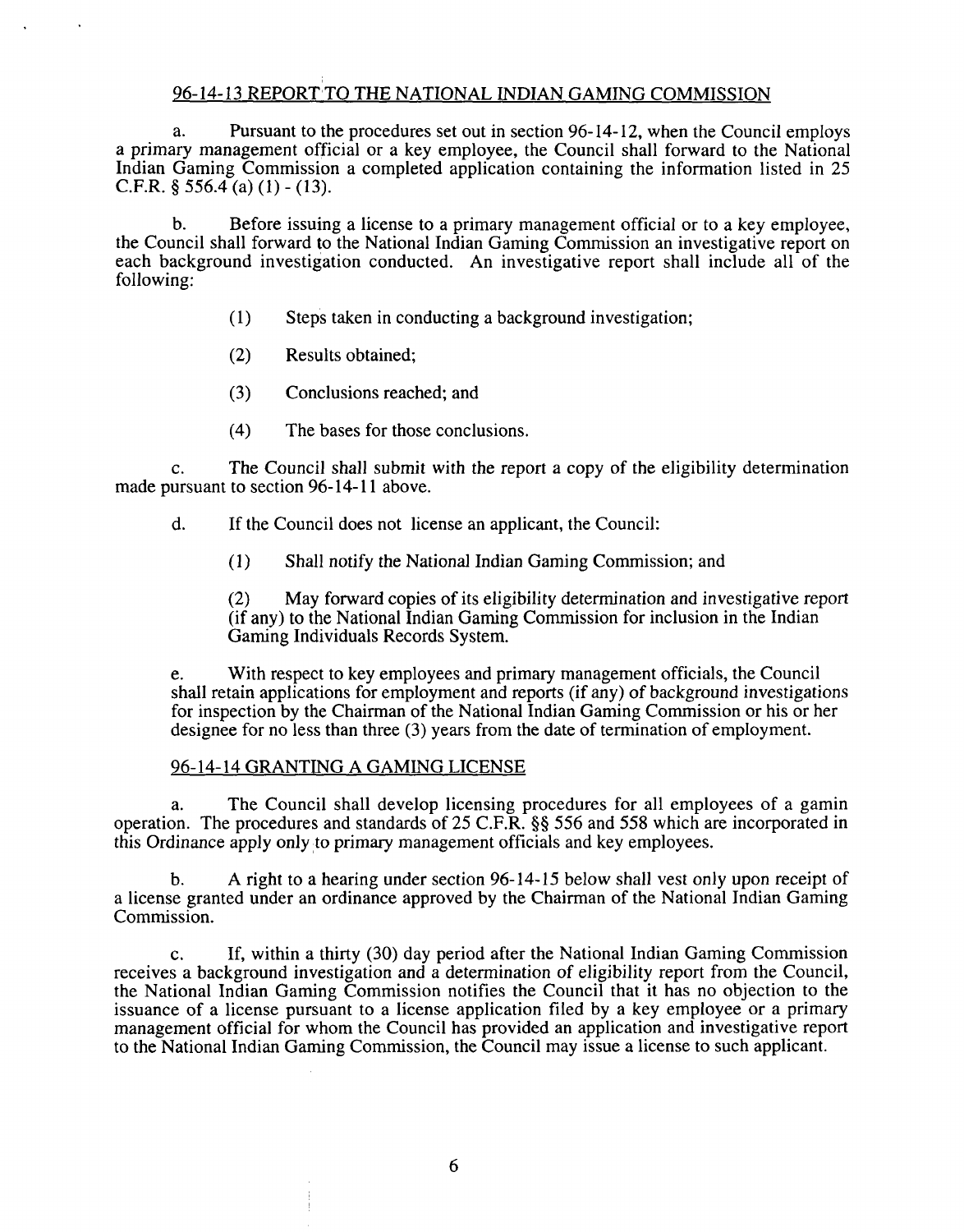**d. If, within the (30) day period described above, the National Indian Gaming Commission provides the Council with <sup>a</sup> statement itemizing objections to the issuance of <sup>a</sup> license to <sup>a</sup> key employee or to <sup>a</sup> primary management official for whom the Council has provided an application and investigative report to the National Indian Gaming Commission, the Council shall reconsider the application, taking into account the objections itemized by the National Indian Gaming Commission. The Council shall make the final decision whether to issue a license to such applicant.**

#### **96-14-15 LICENSE SUSPENSION**

**a. If, after the issuance of <sup>a</sup> gaming license, the Council receives notice from the National Indian Gaming Commission that it has received reliable information indicating that <sup>a</sup> key employee or <sup>a</sup> primary management official is not eligible for employment under 25 C.F.R. § 558.2, the Council shall suspend such license and shall notify in writing the licensee of the suspension and the proposed revocation.**

**b. The Council shall notify the licensee of <sup>a</sup> time and <sup>a</sup> place for <sup>a</sup> hearing on the proposed revocation of a license.**

**c. After a revocation hearing, the Council shall decide to revoke or to reinstate a gaming license. The Council shallnotify the National Indian Gaming Commission of its decision.**

#### **96-14-16 LICENSE LOCATIONS**

**A tribal license is required for each place, facility, or location on Indian lands where class II and/or class III gamin is conducted. Thus, the Council shall issue <sup>a</sup> separate license to each place, facility, or location on Indian lands where class II and/or class III gaming is conducted under this Ordinance.**

#### **96-14-17 COMPLIANCE WITH TRIBAL LAWS**

**a. All employees, managers and gaming patrons shall be required to comply with the laws** of the Mooretown Rancheria. Violations of Tribal laws shall be grounds for termination of **employment and expulsion from the gaming premises.**

**b. All relations between gaming employees and the enterprise shall be subject to the personnel, drug and other relevant policies of the Mooretown Rancheria.**

**c. Nothing herein shall be interpreted as authorizing violations of the IGRA, or the regulations promulgated thereunder.**

#### **96-14-18 DISPUTE RESOLUTIONS**

**a. Any dispute between <sup>a</sup> member of the gaming public and any employee of the gaming enterprise arising on the gaming premises of the Tribe that is not clearly <sup>a</sup> violation of Tribal law shall be resolved by the supervisor of the employee involved in such manner that will prevent violence and eliminate or reduce bad publicity for the enterprise, provided such resolution does not risk unnecessarily the resources of the enterprise. If the supervisor is unable to resolve the matter immediately to the satisfaction of the gaming patron in compliance with this section, the matter shall be referred to the gaming manager for resolution.**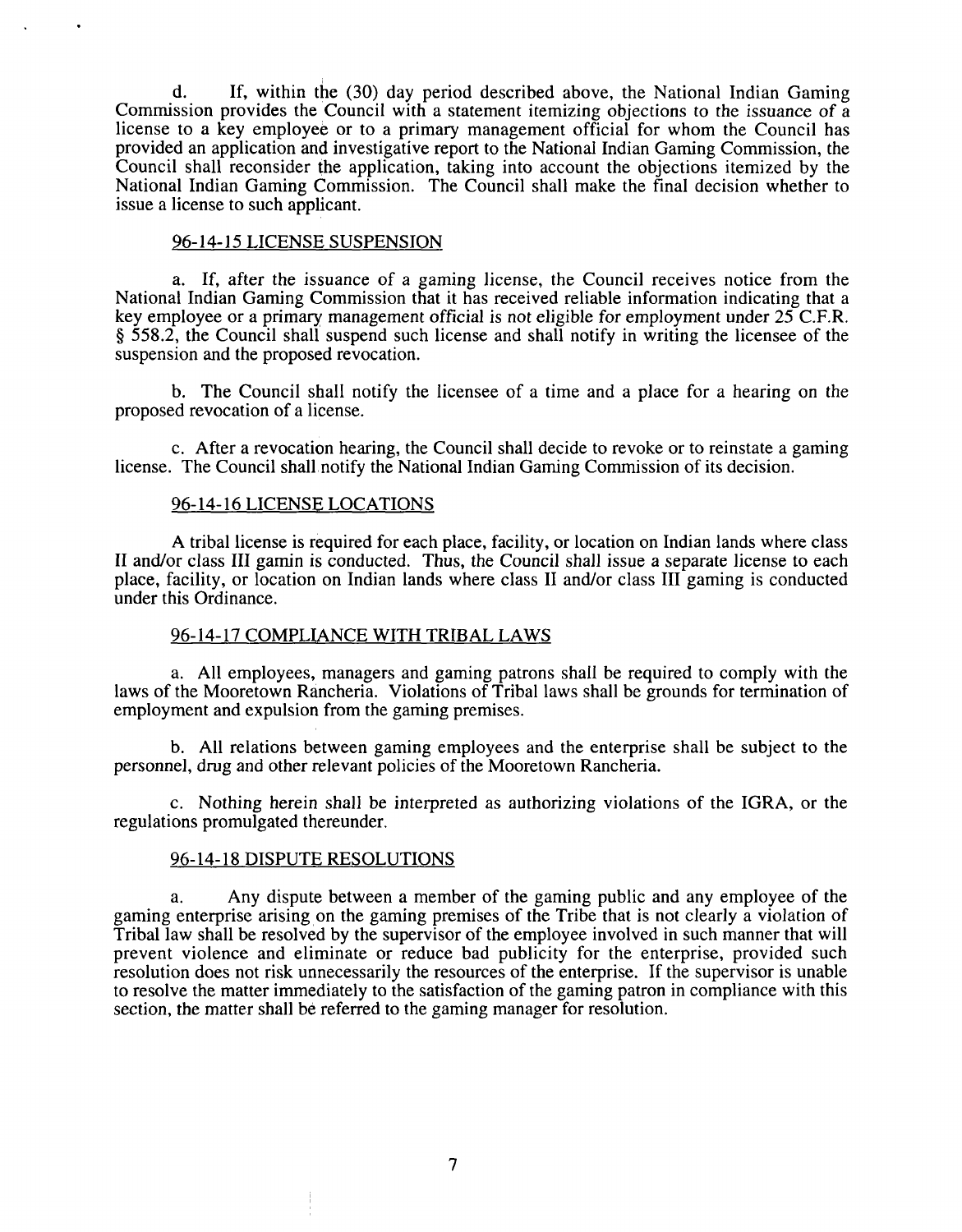**b. Any dispute~ between <sup>a</sup> member of the gaming public that is not resolved pursuant to subsection (a) or any dispute involving the gaming manager that is not clearly <sup>a</sup> violation of Tribal law arising on the gaming premises of the Tribe shall be referred to the Tribal Council. The Council shall provide an opportunity, at the convenience of the parties, for all parties to the dispute to be heard and to confront any witness against them. The Council shall resolve all disputes based on the record in a fair and equitable manner.**

**c. Any dispute involving violation of Tribal law shall result in expulsion of <sup>a</sup> gaming patron from the gaming premises. Such person shall have the right to request <sup>a</sup> hearing before** the Tribal Council, which shall be granted if the issue presented involves a question of the loss of **money or property by the gaming patron. A hearing for any other reason shall be granted at the discretion of the Council.**

**d. All hearings granted under this section shall be conducted in compliance with the Indian Civil Rights Act.**

**96-14-19 NOTICE TO TRIBAL CHAIRPERSON All notices required under law or regulations with respect to gaming activities shall be sent to the following address:**

> **Tribal Chairperson Mooretown Rancheria Post Office Box 1842 Oroville, California 95966**

#### **96-14-20 REPEAL**

 $\sim$   $\sim$ 

**To the extent that they are inconsistent with this Ordinance, all prior gaming ordinances are hereby repealed.**